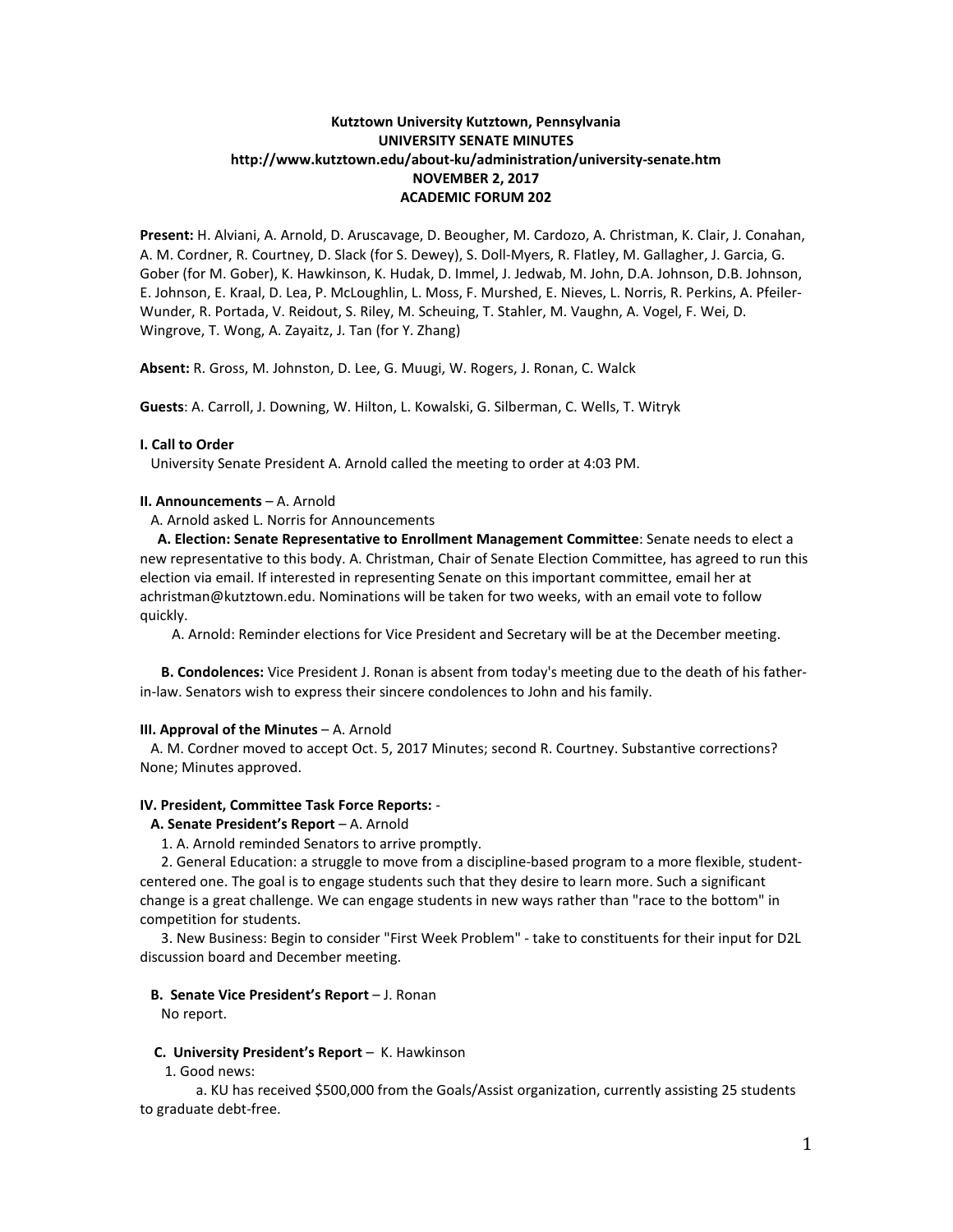b. KU Foundation having a great year, raised almost 2.5 million already. Anticipate 5 million by end of fiscal year. It is paying for a Hampton Inn, to open Spring 2019. \$600,000 has also been raised for scholarships.

c. Freshman applicants up about 25% over last year; well over three times as many deposits as this time last year. This is thanks to new marketing, recruitment strategies & Admissions practices. K. Hawkinson thanked Admissions and faculty for their greater involvement in recruitment.

 2. Budget: Current deficit rose from 4.4 to 5.9 million due to unanticipated increase. With next year's raises, deficit projected to rise to 8.5 million. Will need to lobby for increased funds from state, tuition, and especially must recruit and retain more students.

### **D. Student Government Board (SGB) Report:** - M. Gallagher

1. SGB budget committee is reviewing student club requests.

 2. The House of Representatives meeting: leaders of all organizations & advisors will meet twice in November to address concerns. This is new.

3. SGB Executive is meeting to address website redesign

4. KU hosted SGB leaders from across PASSHE for a very successful conference.

5. Paint the Town Gold begins Nov. 6. 12 businesses and residences are participating.

6. Fall Festival is Nov. 12 on DMZ; student organizations, food, etc.

#### Discussion:

D.B. Johnson: What about Homecoming? M. Gallagher was Homecoming Queen.

K. Hawkinson: Largest turnout for Homecoming ever.

- A. Zayaitz: stadium was packed; 2-3,000 stayed outside stadium
- D. Slack: asked for notification of times/locations for House of Reps meetings.

#### **V. Unfinished Business** - A. Arnold

KU's Core Marketing/Identity:

 Research identified KU's core strength: showing students they're capable of far more than they realize. All at KU - faculty, staff, managers, students - share responsibility "to maintain a dynamic, supportive environment where hard work and integrity thrive." Important as we move forward together.

# **VI. New Business** - A. Arnold

General Education Discussion

L. Norris summarized the most recent Gen Ed Redesign Meeting:

M. Eicholtz reported on meeting with Chairnet (overwhelmed with implementation; especially First Year Seminar (FYS)); LAS CC (want more specific disciplines; not in student interest); University Q/A (not positive but good feedback).

 M. Eicholtz revised the Narrative to include feedback; Committee to consider at next meeting. Due to feedback and revision, revised timeline:

Final draft now to UCC by Nov. 16 to consider at its Nov. meeting; Senate, APSCUF in December.

 A. Arnold: asked Senators to consider what their groups need in order for Gen Ed to succeed? This holds for students, faculty, administrators, SCUPA, Library.

#### Discussion:

 L. Norris: BFA students will go from 39-42 Gen Ed credits, making it impossible to complete a minor with 120 credits. This impacts hundreds of students.

J. Garcia: FYS - who will teach? What about a collaboration: faculty/admin/student affairs?

A. Arnold: great idea; parallels team approach in fields like medicine and law.

 E. Kraal: Physical Sciences colleagues researched FYS at state schools. Typically, FYS capped at 19. Most are strictly academic and supported by others for skills development.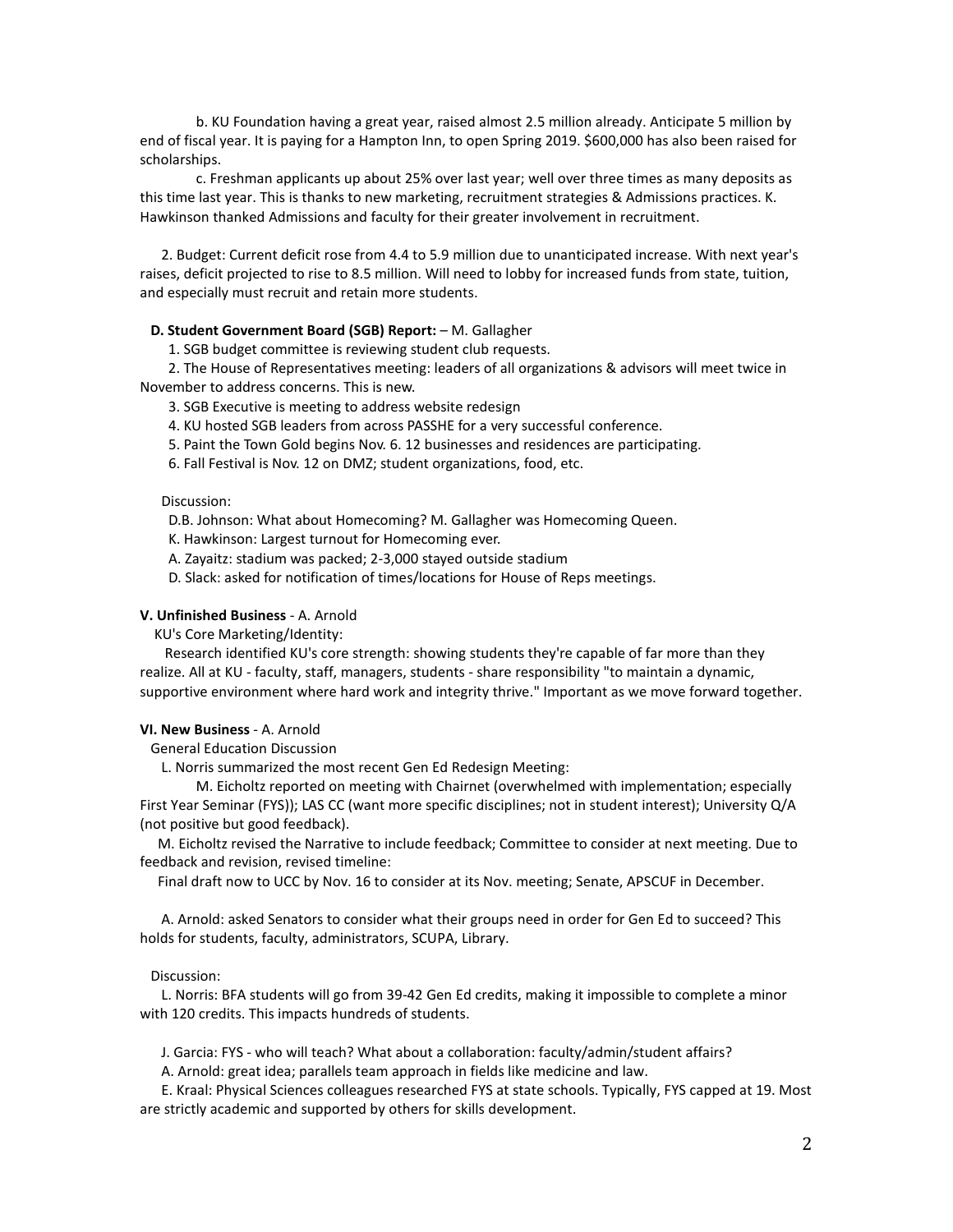-dept. wants a plan for assessment prior to implementation

E. Kraal personally did the Summer Start program. FYS takes a lot from Summer Start. -recommends reducing 9 outcomes to 4.

-is FYS an Orientation or Academic program? Can't succeed at both.

 -Commends the Committee for its hard work and respectfully suggests an Academic FYS. FYS needs to be a transformative experience in keeping with KU's core identity.

 L. Norris: Currently FYS to be capped at 30. Departments/faculty across campus want FYS to be centered on Academic.

A. Arnold: With team support for the Orientation components.

T. Wong: Orientation portions can also happen through activities, Learning Communities, etc.

 V. Reidout: Team approach already being done. CASA presence in a dorm; a more robust Orientation at start of school; support of Residential Life staff. Encourages this team approach.

L. Frye: Is there assessment data on UST?

A. Arnold: Summer Start students found program helpful because first semester too intense as is.

K. Clair: questioned implementation of FYS by Fall 2018 as planned.

 D. Immel: Music dept. finds FYS problematic especially for Music Ed students; they won't be able to meet their Math/English requirements. Will there be exceptions to this model?

J. Conahan: How is this aligned with retention efforts?

 L. Norris: Model designed with retention in mind. Ease of external/internal transfers; expanded opportunity for minors for most students; small FYS to develop relationship with faculty, etc.

 D.B. Johnson: Needs details to ensure resources will be provided to support FYS. For example, if most effective faculty should teach FYS, temporary, part-time faculty teach advanced courses. This is problematic for retention of majors.

M. Gallagher: Most students unaware this is happening.

 K. Hudak: Committee should have started with student input. At first loved proposed model for its simplicity and flexibility, ease of transferring majors without losing credits. Became fearful at LAS CC meeting when became aware of logistics & now conflicted about the model.

 D. Wingrove: emphasized flexibility is key for students. Emphatic that FYS should be Academic; don't coddle students. Improve Orientation but don't make a semester-long course; will be unpopular.

 T. Stahler: CoE programs can now offer Gen Ed courses, unlike now. Secondary Ed dept. supports the model; likes its flexibility. Supports an Academic FYS and smaller class size.

A.M. Cordner: Criminal Justice also supports; likes its flexibility.

 A. Vogel: Concerned about a "race to the bottom" with competition for students. Mechanism must be put in place to prevent that.

English dept. supports increased Composition component. However, an Administrative Oversight Coordinator for writing across the curriculum is needed to ensure CMP courses meet areas currently covered in ENG 023/024.

 E. Johnson: as At-Large representative, concerned that the descriptive categories seem to lack rigor. How will this appear to outside groups? Higher Ed is under scrutiny for lack of rigor. What of parents comparing programs of different schools?

 A. Arnold: There are two components in the model. SLOs are to be assessed. Themes are not assessed and create a distributive system.

T. Wong: SLOs somewhat confusing, especially #3 and "data." Theoretically similar to SLO #2.

 L. Norris: SLOs #2 and #3 are distinct. "Data" in #3 refers to practices in the social sciences; humanities areas tend to use "information" but both employ critical analysis to interpret.

T. Wong: SLO #8 is not an outcome.

L. Norris: #8 to be assessed upon graduation.

 T. Wong: Could we not simplify the model by using SLOs alone and make sure they align with PASSHE and Middle States?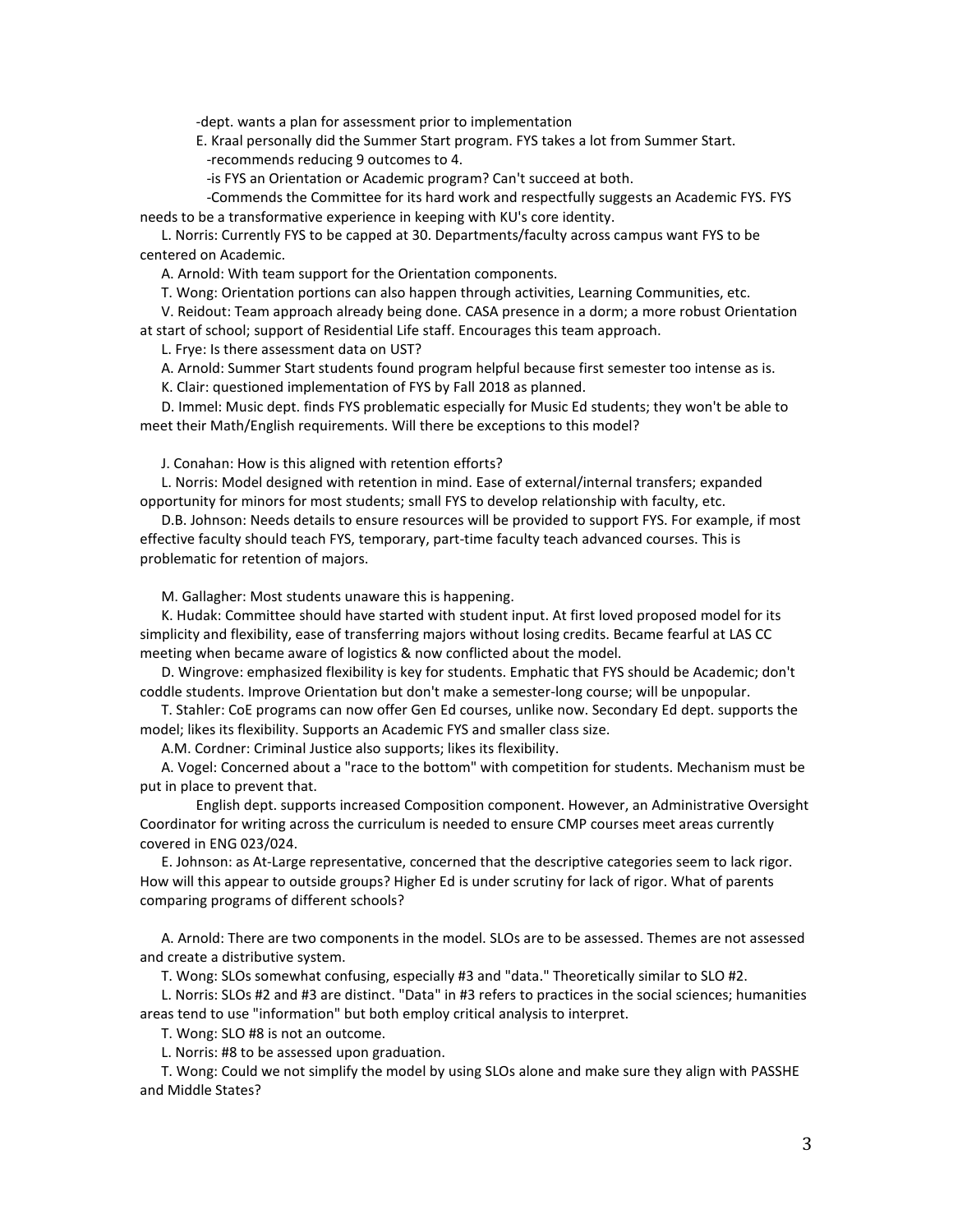K. Clair: FYS should not be staffed by temporary faculty with short-term contracts. She directly asked Admin to speak to support for adequate staffing.

 K. Hawkinson: This is exactly the kind of discussion hoped for and will take all of it under consideration. At previous institution, FYS was implemented and mainly staffed by tenure-track/tenured faculty. Agrees that this is ideal.

 M. Vaughn: Sport Management had similar concerns about FYS. Noted HEA 102 is an existing Gen Ed. Is it not approved under the proposed model?

L. Norris: Will look into.

 D.A. Johnson: Elem. Ed. fully in favor of FYS; is already doing it. Academics are foregrounded, with activities built in for holistic experience of the university. Most importantly, relationships are forged with faculty fully engaged in FYS. This is great for retention.

A. Arnold: Advocating putting FYS in the major?

 W. Rogers: Special Education agrees. FYS in the major connects incoming with existing students; facilitates developing relationships with faculty/peers.

D. Wingrove: Affirms.

S. Mangold: Struggling students need experienced faculty to show them how to succeed academically.

A. Arnold: Agrees in theory about FYS in majors, but won't work for all.

S. Doll-Myers: Comm. Design has concerns with meeting BFA requirements but should be ok.

 D. Beougher: Committee discussed at length having FYS in the major. But what about students who change majors? Happens quite frequently. Could be a real staffing problem for smaller departments.

 M. Gallagher: Better to keep FYS flexible. It's also good for students to develop relationships across the university.

 D. Lea: History dept. is positive about model but has concerns about lack of rigor and lack of specificity in disciplines; no math or lab science requirement. How will SLOs be assessed?

M. John: Sociology has questions about language requirement. Study one language/4 semesters?

D. Beougher: Only 8 programs have a 4-semester language requirement.

R. L. Smith: PASSHE requires that all BA programs have some language requirement.

M. Cardozo: Geography has concerns about staffing due to its small size.

M. Gober: Faculty in Athletics support FYS and like program's ease for transfers.

R. Portada: Political Science also small; similar concerns about staffing.

 J. Jedwab: Philosophy has concerns about timeline. Suggests a short-term solution to meet Fall 2018 deadline while taking time to get optimal program in place.

 E. Kraal: How will science courses be approved for writing? Physical Sciences concerned about removing lab requirement, going from process to fact learning. Also needs a clear assessment plan before implementation.

L. Frye: How can breadth be assured in this model?

D. Beougher: SLO #8, transcript audits will determine if breadth is being achieved.

 T. Wong: FYS must be content heavy to spark student curiosity. Faculty model this by their passion for their fields.

If model focuses on SLO, there will be breadth across the curriculum.

A. Arnold: We've heard from nearly all academic departments and all others who wanted to speak.

L. Norris: Please continue to email me with input from your constituents.

**VII. As May Arise** None.

**VIII. Adjournment**: